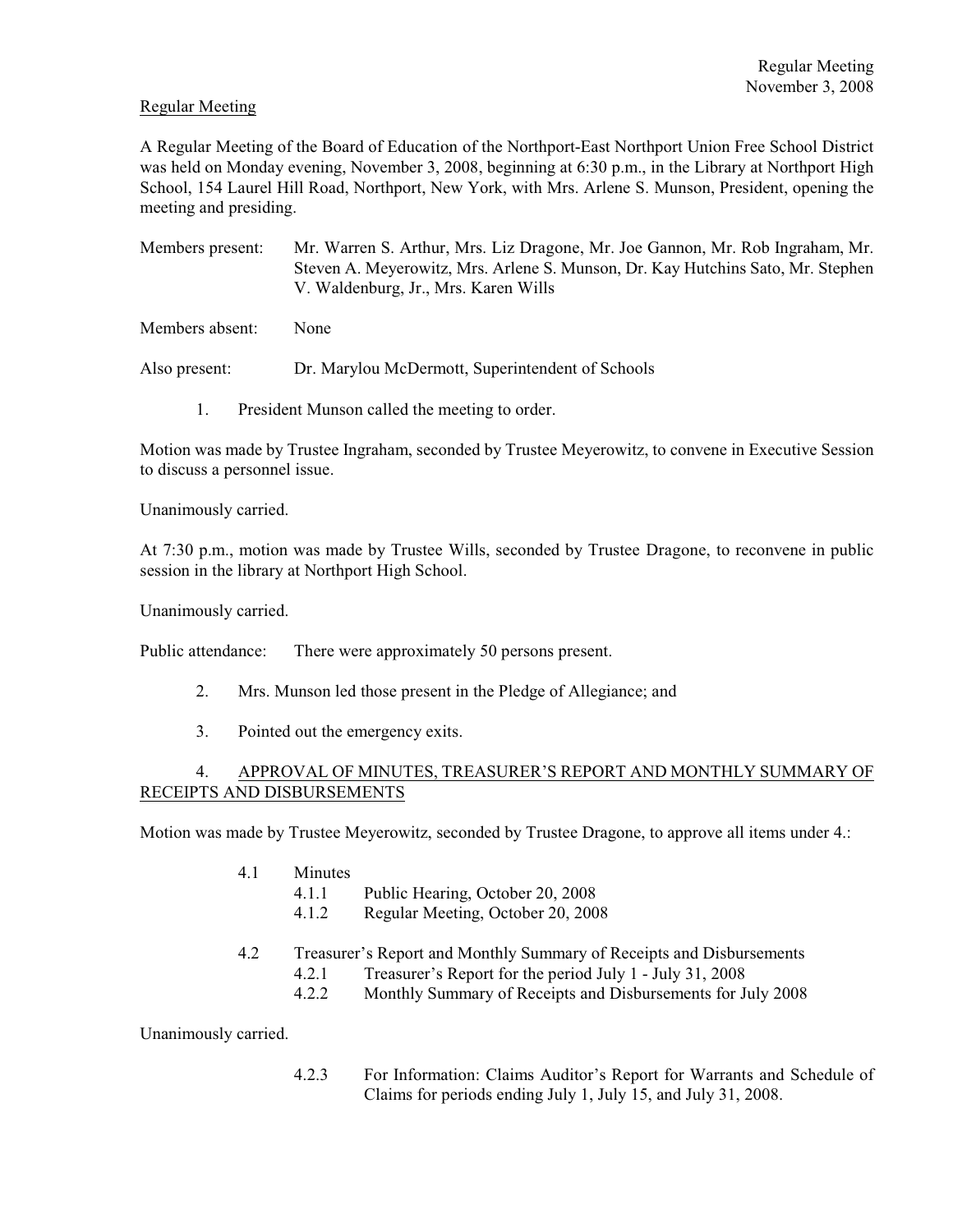# 5. SPECIAL REPORTS/ANNOUNCEMENTS FROM THE SUPERINTENDENT

Dr. Marylou McDermott, Superintendent, announced that the District has joined in a purchasing cooperative with the Town of Huntington and asked Mr. Larry Blake to explain briefly.

Mr. Blake stated that the Board approved the District joining the purchasing cooperative with the Town of Huntington at the Board meeting on October  $20<sup>th</sup>$ . The District will work with the Town of Huntington purchasing department to generate savings in various areas such as supplies, equipment, and services.

Dr. McDermott stated that in an effort to reduce paper and as a cost savings measure, the high school course catalog will be printed for the  $8<sup>th</sup>$  graders only and the  $9<sup>th</sup>$  through 11<sup>th</sup> graders, who received their catalogs in  $8<sup>th</sup>$  grade, will be able to view the course catalog online.

5.1 Ms. Patricia Schmitt, Chairperson of English Language Arts K-12, introduced the English Language Arts Student of the Month, Samantha Hoffmann. Ms. Schmitt stated that Samantha has demonstrated her commitment to scholarship and academic growth by continuing to challenge herself by enrolling in rigorous courses and by performing in the top five percent of her class. Samantha's gift as a writer and her extraordinary insight when analyzing literature inspires her teachers and peers. Ms. Schmitt stated that Samantha boasts many talents and academic interests and balances her attention to academics with her love of music. Samantha desires to pursue her passion for English and Music through a double major in college. Ms. Schmitt stated that Samantha's teachers recognize her command of and gift for the English Language.

President Munson and Dr. McDermott presented Samantha with a commendation from the Board and congratulated her on her accomplishments.

5.2 Mr. Peter Falotico, Director of Art, Media and Computer Science, introduced Katie Atkinson, Long Island Arts Alliance Scholar Artist. Mr. Falotico stated that the Long Island Arts Alliance and Roslyn Savings Bank started the Scholar Artist Program last year and received 65 applications. Twenty students were selected based on talent, dedication to their craft, and academic accomplishments. Katie will be featured in a Newsday article later this month, and TBS will be interviewing her for an upcoming special.

Trustee Arthur and Dr. McDermott congratulated Katie for her Scholar Artist award and presented her with a commendation from the Board.

5.3 Motion was made by Trustee Waldenburg, seconded by Trustee Sato, to receive the Annual Report on Secondary Class Size.

There was a brief discussion by the Board regarding the guidelines for various departments, the established minimums and maximums for class sizes, level loading, singletons, and co-seating.

5.4 For Information: Report on Course Catalog changes being considered at Middle Schools and High School. The final recommendations will be on the agenda for the December 1, 2008 meeting.

5.5 Review of instructional initiatives in the following areas:

5.5.1 Ms. Patricia Schmitt stated that English Language Arts Department's use of authentic assessment and shared inquiry are being implemented in the classrooms. Authentic Assessment incorporates the use of portfolios, inquiry based products and assessment based instruction. Shared Inquiry involves text-based discussions, students learning to listen and respond to peers, students discovering the meaning in text, and enhancement of critical thinking and reading. Ms. Schmitt reiterated the importance of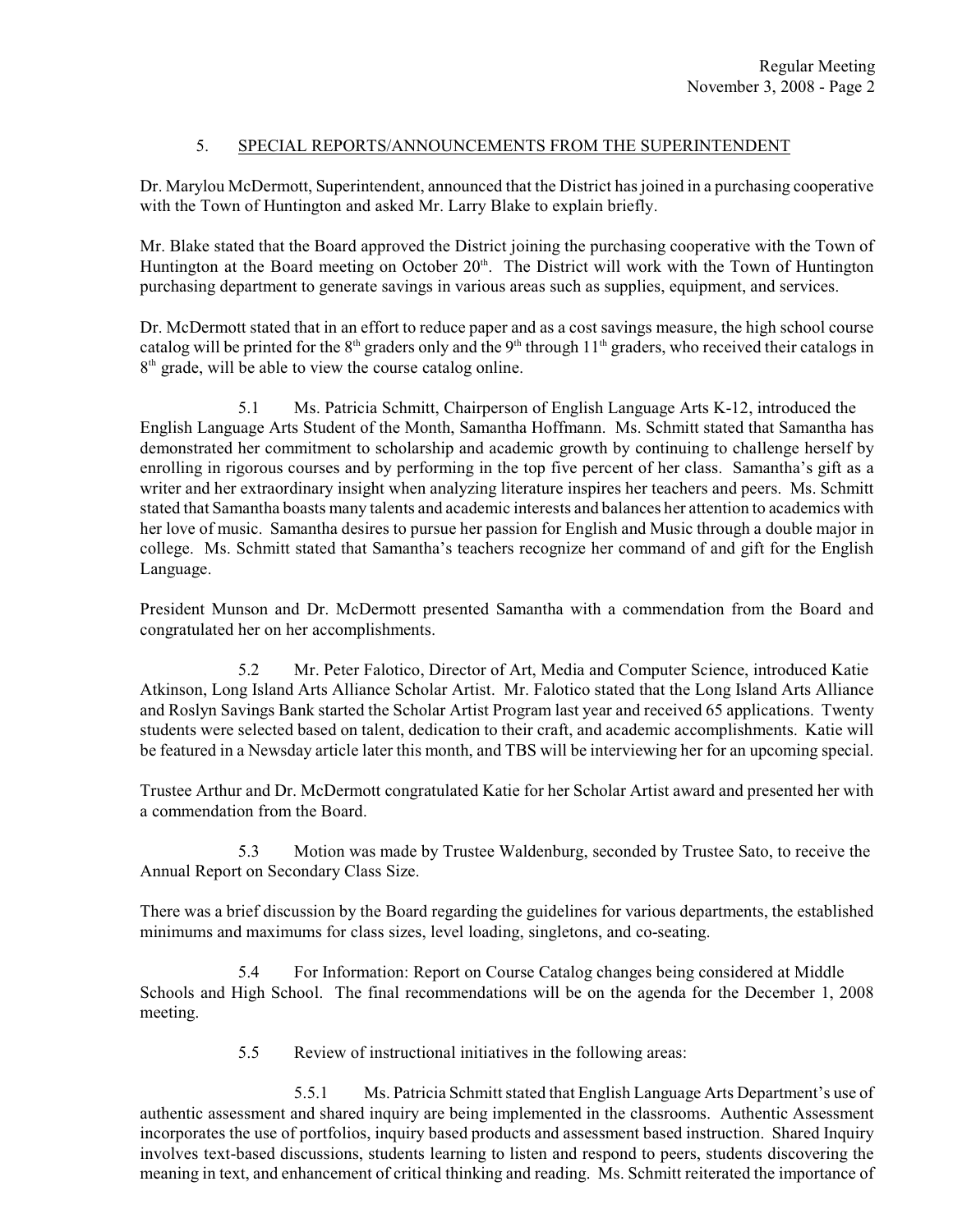classroom instruction with the use of summative and formative assessment. Ms. Schmitt discussed the 3-8 Grade assessments, standards and analysis of data, and the  $11<sup>th</sup>$  Grade English Regents.

There was a brief discussion by the Board and President Munson thanked Ms. Schmitt for her very informative report.

5.5.2 Ms. Sally Herzog presented her report on Library Initiatives. Ms. Herzog stated that the Library Media Center is a central, organized, accessible doorway to knowledge. The facility is a welcoming environment that provides access to resources and state of the art technology. Ms. Herzog stated that the Destiny Library Manager combines circulation, cataloguing, searching, reporting and management in one centrally installed library software system. Students and faculty can access the system through any workstation with a supported web browser, through the district's network and the Internet. Ms. Herzog demonstrated how the Destiny system is used by the library media specialists and how it provides students the opportunity to find appropriate materials to meet their needs for information and leisure learning experiences.

The President of the Board and Dr. McDermott thanked Ms. Herzog for her fine presentation.

5.6 The President of the Board announced the upcoming Board of Education meetings: November  $17<sup>th</sup>$ , November  $18<sup>th</sup>$ , December  $1<sup>st</sup>$ , and December  $15<sup>th</sup>$ .

### 6. COMMUNICATIONS

There were no letters of communication.

# 7. PUBLIC PARTICIPATION

Name Comment

Steve Waldenburg Reminded everyone that the applications for absentee ballots for the Bond<br>Board Member Vote must be received in the district clerk's office by Monday. November Vote must be received in the district clerk's office by Monday, November 11th.

Arlene Munson Thanked all the community members that were able to attend the Legislative Board President Breakfast on October 25<sup>th</sup> with Senator Flanagan, Senator Marcellino and Assemblyman Raia. Mrs. Munson stated that the Board is very concerned about what is happening in Albany and the District is planning ahead for any potential cuts.

Dr. McDermott stated that she met with other Huntington area superintendents and asked them to work together to determine the costs of unfunded mandates to give to our state senators to bring to Albany to fight for fair share of state aid.

Jean Baron Asked the following questions: What the statusis of the study regarding full Parent day kindergarten, why some groups of parents had to send their children to the Elwood school district for summer camp, and safety concern in regards to children walking on Rinaldo Road to Northport Middle School.

Dr. Bouton, Assistant Superintendent for Human Resources stated that the District is expecting to receive the space utilization study from BOCES by the end of this month.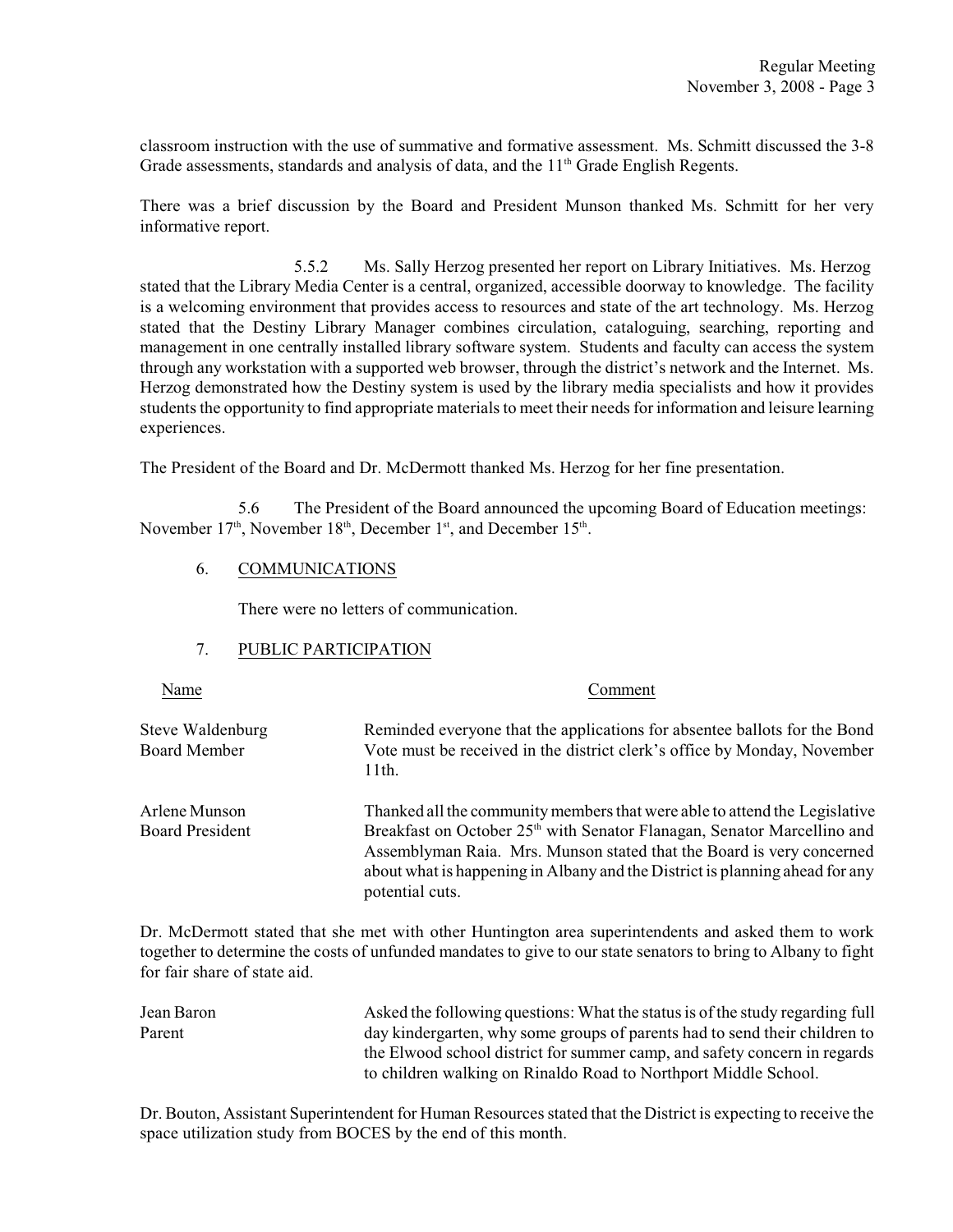In response to Ms. Baron's inquiry regarding the summer camp program, Dr. McDermott state she would check into it with Ms. Jo Imwalle.

Vice President Waldenburg responded to Ms. Baron's question regarding the safety concerns of walkers on Rinaldo Road. Mr. Waldenburg stated that a study was done by the Town of Huntington and that it was determined that there were no safety issues. Mr. Waldenburg suggested that the parents should contact the Town of Huntington and pressure them to upgrade the sidewalks.

Bent Thomsen Presented his proposal for renovating the District's athletic fields. Mr. Community Member Thomsen suggested that each of the approximately 29,000 voters pay and extra \$100 for three years which would add up to \$8,700,000 to pay for the costs of the field renovations.

There was a brief discussion by the Board and Vice President Waldenburg stated that only the homeowners are taxed, not the registered voters. Mr. Waldenburg also stated that each year the budget is subject to different pressures and by putting the renovations to the fields up for a bond vote, there would be a guarantee that the fields would get done if it passes.

### 8. SUPERINTENDENT'S REPORT, GENERAL - FOR BOARD ACTION

Motion was made by Trustee Meyerowitz, seconded by Trustee Sato, to approve all items under 8. and 9. including Supplemental Schedule B (#6), and Supplemental 9.1.7:

8.1 Personnel Schedules, each dated November 3, 2008, and each attached and made part of the official minutes:

| 8.1.1 |            | Schedule A - Certified Staff                |
|-------|------------|---------------------------------------------|
| 8.1.2 | Schedule B | - Non-Instructional Staff (Supplemental #6) |
| 8.1.3 |            | Schedule C - Salary Transfers               |
| 8.1.4 | Schedule D | - Extra Pay                                 |
| 8.1.5 |            | Schedule J - Committee on Special Education |

#### 9. SUPERINTENDENT'S REPORT, FINANCIAL - FOR BOARD ACTION

9.1 Authorizing the administration to apply for the following Suffolk's Edge Teacher Center Grants:

9.1.1 \$1,500 to be used to fund supplies for year-long environmental projects within the school community.

9.1.2 \$1,500 to be used to provide portable Playaways for use during reader's workshop and walk, talk and read during recess at Dickinson Avenue Elementary School.

9.1.3  $$1,500$  to be used to continue the  $5<sup>th</sup>$  grade mock trial program based upon the book Shiloh at Fifth Avenue Elementary School.

9.1.4  $$1,500$  to be used to continue the  $4<sup>th</sup>$  grade Detectives program based upon a model program that supports literacy skills at Pulaski Road Elementary School.

9.1.5 \$1,500 to be used to continue the involvement of our High School Forensics Program.